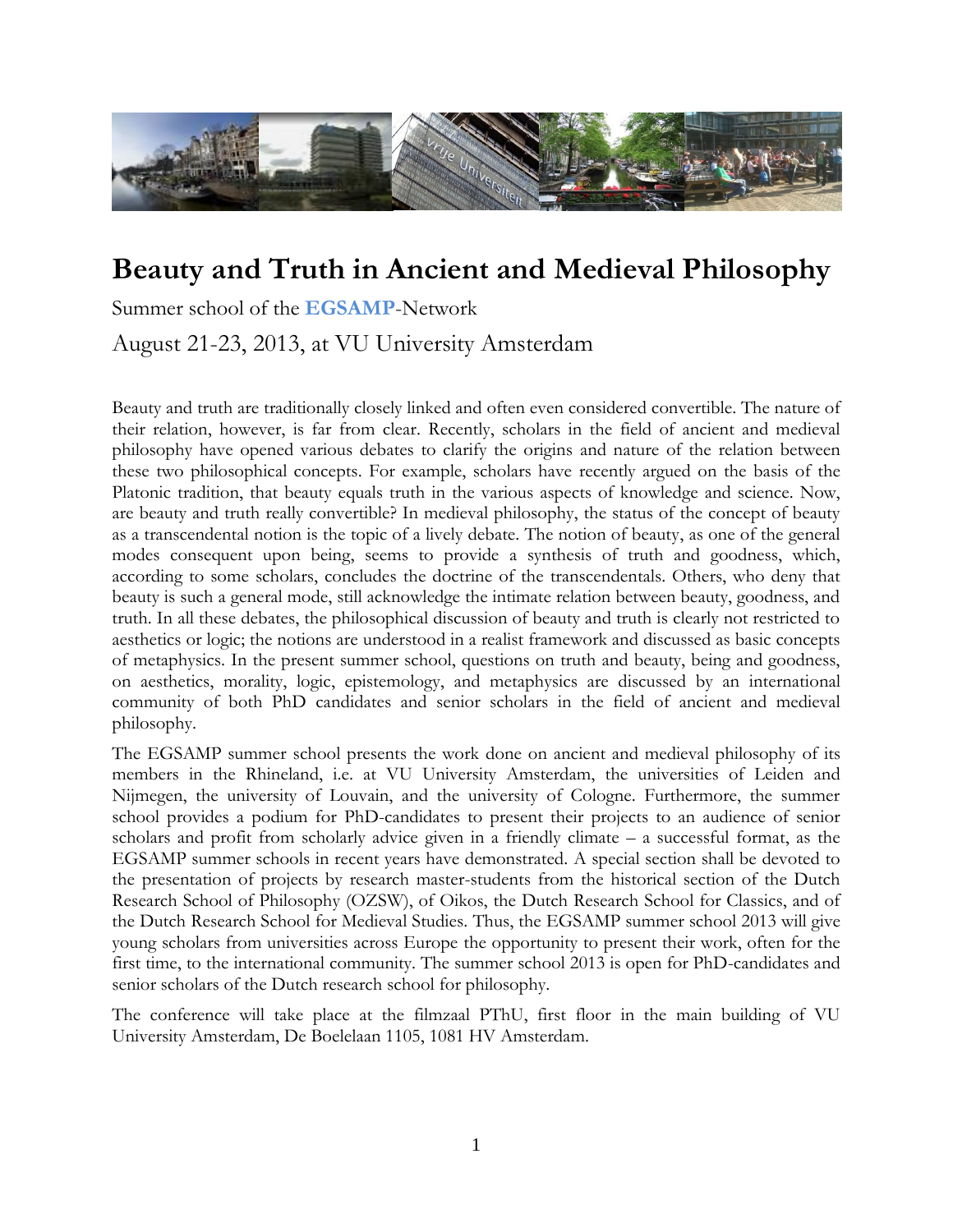# Program:

#### **Wednesday, August 21st:**

14.00-15.30 Opening: Wouter Goris & Marije Martijn

Lecture: Rudi te Velde (Amsterdam): "The Synthesis of Truth and Goodness – On Beauty as a Transcendental Concept in Thomas Aquinas"

15.30-16.00 Coffee Break

16.00-18.00 First Session of PhD- and Broader Project-Presentations (chair Marije Martijn)

– Fiorella Retucci (Cologne): The Durand- Project at the Thomas-Institut. Some Observations on the Manuscript Tradition

– Thomas Jeschke (Cologne): Durand on the Soul: A Paradigm of 14th-Century Philosophical Psychology

– Suzanne Metselaar (Amsterdam): Bonaventure's Doctrine of God as First Known

– Can Laurens Loewe (Louvain): Thomist Truthmakers

20.30 Dinner at Barra, Eerste Sweelinckstraat 23 (Tram 3 of 25, halte Ceintuurbaan/Van Woustraat)

# **Thursday, August 22nd:**

09.00-10.00 Second Session of PhD- and Broader Project-Presentations (Chair Andreas Speer)

– Mareike Hauer (Louvain): Simplicius on the priority of the quality over the qualified

– Qi Wang (Leiden): Boethius' Mathematics. Introduction of Boethius' Arithmetic and Music and Their Application in the *Consolation of Philosophy*

10.00-11.00 Ancient and Medieval Philosophy in Louvain

11.00-11.30 Coffee Break

11.30-12.30 Ancient and Medieval Philosophy in Leiden/Nijmegen

12.30-14.00 Lunch

Afternoon: Excursion to the Rijksmuseum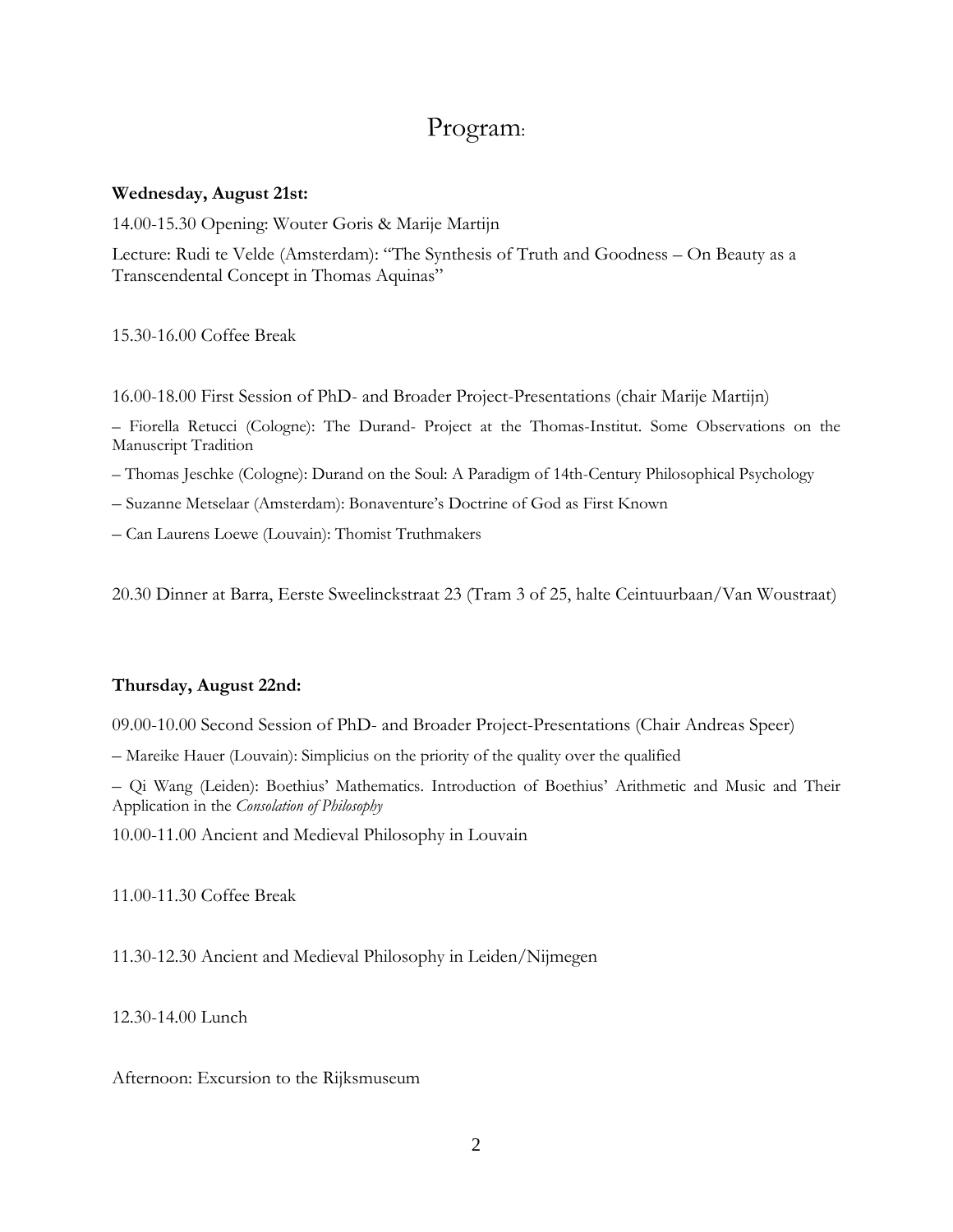18.00-20.00 Third Session of PhD- and Broader Project-Presentations (Chair Frans de Haas)

- Philipp Steinkrüger (Louvain): Aristotle on Beauty and Mathematics
- Daniël de Haan (Louvain): Avicenna's Doctrine of Transcendental Truth (*ḥaqīqa*)
- Luca Gili (Louvain): Truth conditions for contingency propositions in Thomas Aquinas.

– Magali Roques (Montréal): William of Ockham's Essentialism. The Semantics, Epistemology and Metaphysics of Real Definition. A Synopsis.

20.30 Dinner at Bazar Amsterdam, Albert Cuypstraat 182 (Tram 16 of 24, halte Albert Cuypstraat)

# **Friday, August 23rd:**

09.00-10.00 Fourth Session of PhD- and Broader Project-Presentations (Chair Jan Opsomer)

– Thomas Wauters (Louvain): Thinking of matter in Gregory of Nyssa's *De Opificio hominis.* The absence of a substrate to the material world

– Smilen Markov (Sophia): The Epistemic Structure as an Animate Statue – Psellos' concept of Christian Philosophy

10.00-11.00 Ancient and Medieval Philosophy in Cologne

11.00-11.30 Coffee Break

11.30-12.30 Ancient and Medieval Philosophy in Amsterdam

12.30-14.00 Lunch

14.00-16.00 Fifth Session of PhD- and Broader Project-Presentations (Chair Paul Bakker)

– Arianna Betti (Amsterdam): Computational Tools for the History of Philosophy

– Sabrina Mock (Cologne): Handeln gemäß bestem Logos – Zum Verhältnis von gerechtem Handeln und Gesetzesbefolgung in Platons *Kriton*

– Hedwig Gaasterland (Leiden): Stoic Reception in Nietzsche's Concept of *Amor Fati*

– Nicolas Faucher (Paris): The Franciscans' theories of faith at the end of the XIIIth century

16.00-16.30 Coffee Break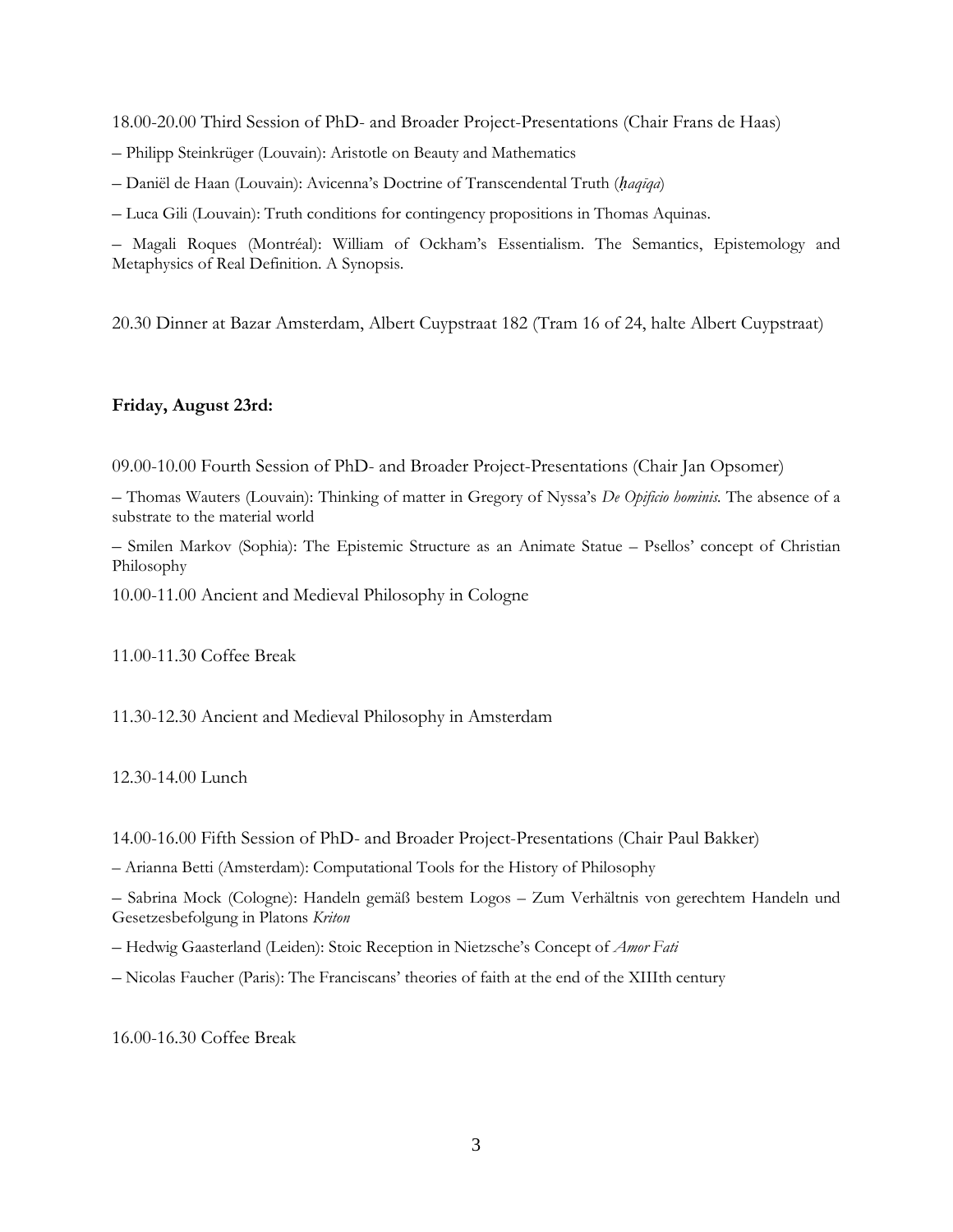16.30-17.30 Sixth Session of PhD- and Broader Project-Presentations (Chair Loris Sturlese)

– Friederike Schmiga (Bari): Intellectual Curiosity in Medieval Philosophy

– Adi Efal (Cologne): Art and habitus: Preliminary remarks, fundamental difficulties

17.30-18.30 Lecture Guy Guldentops (Cologne): "Hyacinth Chalvet on Beauty – Keeping Up Anti-Scholastic Appearances."

20.30 Dinner at Puri Mas, Lange Leidsedwarsstraat 37-31, 1st floor (Tram 1, 2 of 5 halte Leidseplein)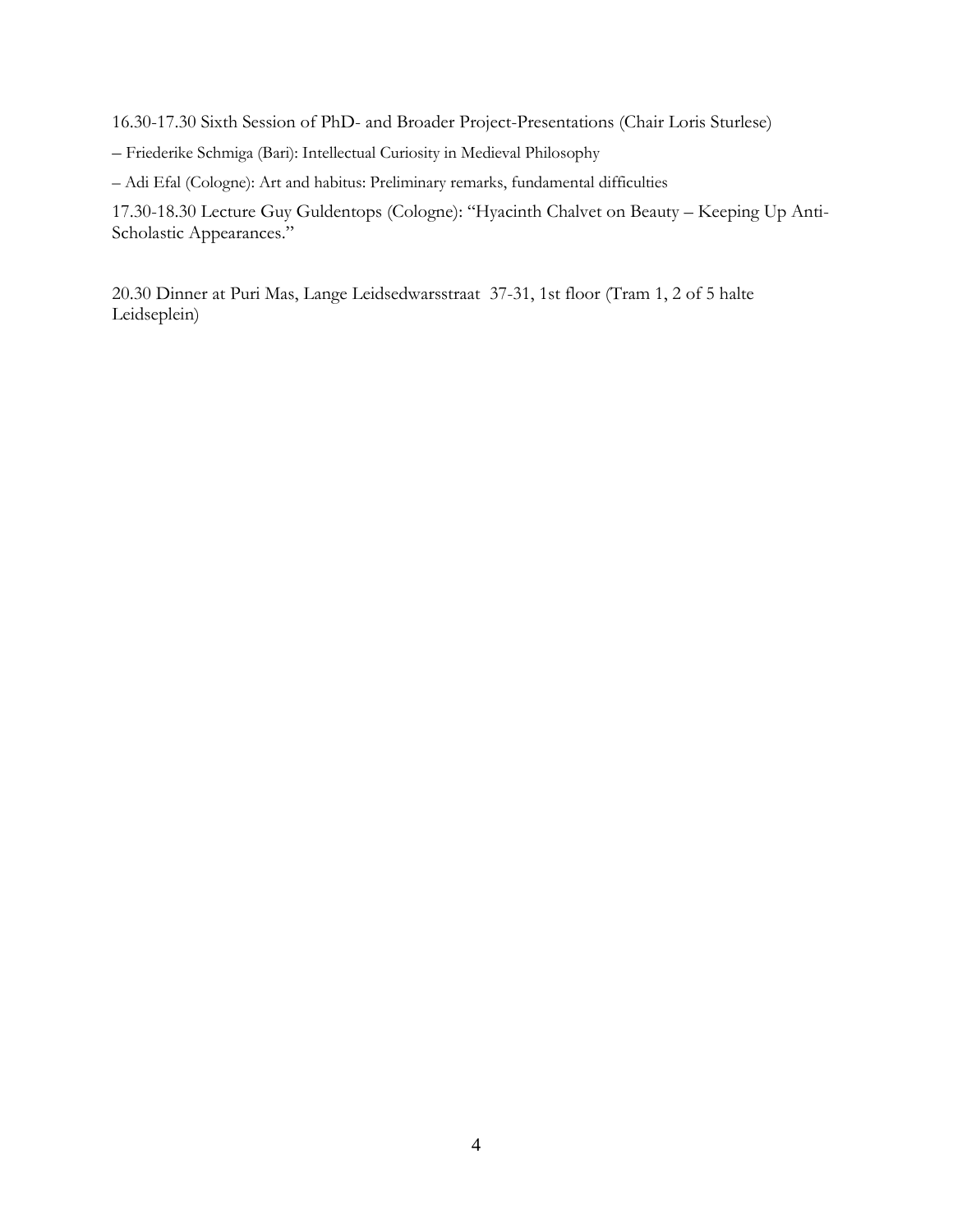#### **Abstracts:**

#### Adi Efal (Cologne): Art and habitus: Preliminary remarks, fundamental difficulties

In the *Nicomachean Ethics*, VI, iv, 6 (1140a21), the Philosopher writes: 'Art (τέχνη), therefore, is a rational habitus (ἕξις), concerned with making (ποιητική), which reasons truly.'

My contribution would try to furnish the conceptual foundation for further discussion of the complex relation between art and habitus within an Aristotelian+Thomistic framework. I would try to phrase as clearly and orderly as possible the highly complex relationship between, on the one hand, *art* (techné/ ars, being related mainly to the field of production (poiesis/ operatio, labor, fabricatius)) and on the other hand *habitus* (hexis), being usually related to moral doing (praxis, actus, moralia)), and even determined as the basis for ethical virtue.

The more general, universal problem arising from this complex state of affairs is how to articulate the productive capacity of art within a *habitudinal* framework, which is fundamentally one of self-conservation and self-maintenance of actions. Therefore, one has to pave the path of art, conceived *as a habitus*, between making (facere) and doing (agere), and this complicates things even more, as the Philosopher distinguishes clearly between praxis and poiesis (EN 1140a6), and treats both domains as essentially separate.

In order to try and make-sense of this basic ambivalent structure, one would have to give an account of several few further conceptual building-blocks to be found both in Aristotle and in Thomas, related to the actualization and puttinginto-operation of the principle (arché, principium) regulating the artistic act. This formal principle may also account for the presence of 'Beauty' in the artistic product.

Finally, one should wonder, whether such a re-organization of the field of discussing art may have something to contribute to present-days discussions regarding the collapse of the 'Aesthetic' as the platform for accounting for artworks.

#### Nicolas Faucher (Paris): The Franciscans' theories of faith at the end of the XIIIth century

The topic of my PhD dissertation is faith as it is treated epistemologically and psychologically by Franciscan thinkers from Alexander of Hales to Duns Scotus. I am trying to determine what the warrants of faith are, according to three main lines of inquiry : first, I investigate the nature of the psychological mechanisms that underlie faith as a habitus of the soul which allows for a firmness of intellectual assent that is on par with that of evident science, while still involving will in a preeminent position, without which faith could not be meritorious and thus not a virtue ; second, I look at how theologians endeavour to prove that it is a good thing to not be content with merely opinion and science and why it is necessary to have a relation to truth that involves the certainty of science and the obscurity of opinion ; third, I try to determine what differentiates, for these thinkers, Catholic faith and heretical or unfaithful beliefs, if even they admit that there is a possible comparison, and what warrants the approval of one and the rejection of the others.

I will be briefly explaining how we can establish the existence of an illuminationism of faith shared by Alexander of Hales, Bonaventure and a number of thinkers following Bonaventure including Richard of Middleton and Matthew of Aquasparta, among Franciscans, and Henry of Ghent, in which the role of the will is restricted to supernatural, meritorious faith inasmuch as God allows for the believer to believe without willing it but the believer himself may choose to believe merely for the sake of truth or to develop his virtues in order to articulate his belief and the acts he accomplishes for the love of God and to reach salvation. In such a view, it is easy to understand why science is not considered superior to cognition through faith and why Alexander of Hales even consideres that faith evacuates science whn it occurs, and why only a passing interest for heretics is to be found among these authors. In opposition to such a model stand Peter John Olivi and Duns Scotus (as influenced by Henry of Ghent and Godfrey of Fontaines), who both defend, though in very different ways, a vision of faith where the will plays a much more important role, that of causally making the intellect assent to truth rather than simply modifying the relationship the believer has to a truth which is directly accessible through illumination. Correspondingly, Catholic faith is defined in much sharper contrast to science than in the first tradition and the psychology of heresy is elaborated upon and seems quite close to the psychology of true faith.

#### Luca Gili (Louvain): Truth conditions for contingency propositions in Thomas Aquinas

The aim of this project is to understand which for Aquinas the truth conditions for statements such as: (a) A is contingently B.

According to Aristotle, a distinction should be posit between the contingency according to which kinds have contingently a certain property, and that according to which individuals have contingently a certain property.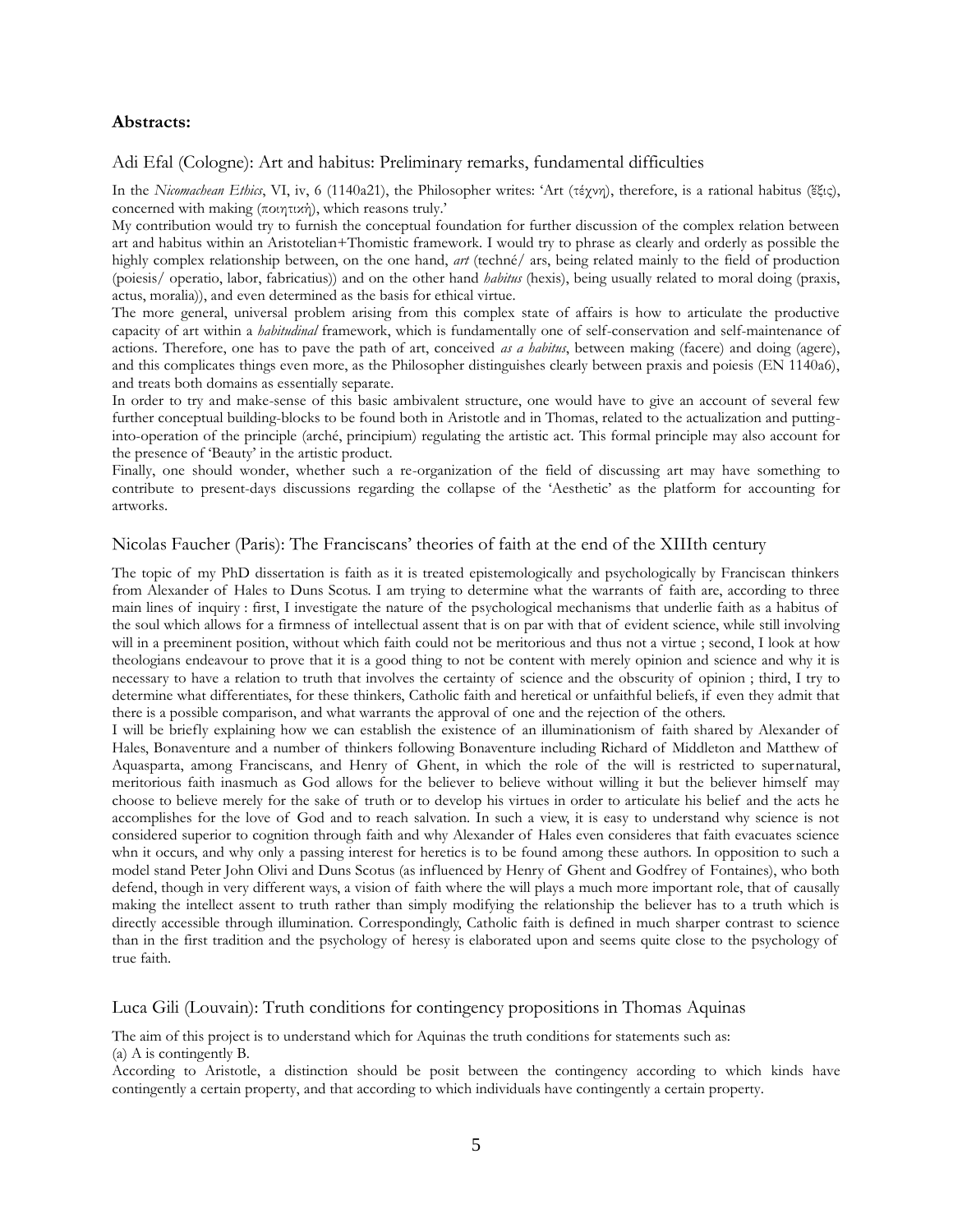Aristotle makes this distinction in *Prior Analytics* A, 13, where he expands a definition of possibility which echoes that of *Metaphysics* Θ, 4. This interesting distinction allows us to say that,

if K is a kind term, and *a, b, c* are individuals falling under K, it can be said that

1) K is contingently  $\varphi$ 

iff there is at least one instant in time in which some of the Ks are φ.

However, from the truth of 1) it does not follow that there is an instant of time in which *a* is φ, or in which *b* is φ, etc.

In other words, I read *Metaphysics* Θ, 4 against the background of *Prior Analytics* A, 13-15, and I maintain that Aristotle is thoroughly endorsing the principle of plenitude in his metaphysical description of reality.

However, Aristotle also believes that in physics some processes happen 'in most cases', but not in all cases, and introduces contingency propositions in order to express these natural processes too; among these process, he distinguishes different kinds of contingency, depending on the frequency with which the predicative relation expressed by the corresponding contingency proposition is actually the case (cf. *Prior Analytics* A, 13, 32 b4-22).

This latter distinction bring us to avoid the endorsement of the principle of plenitude at the level of individuals, even though at species or higher level we might still think that Aristotle accepted the principle (namely, that a given species K has contingently a property φ, if there is at least one instant in time in which some of the Ks are φ).

As a consequence, the 'metaphysical' acceptance of the principle which we found in Metaphysics Θ, 4 might still be defended, without ascribing to Aristotle a rigid deterministic view with respect to (individual) natural changes.

Averroes' understanding of change in his commentary on the *Metaphysics* echoes Aristotle's own, and there is good evidence for claiming that Averroes endorsed the principle of plenitude too; Averroes is strictly bound to the doctrine expanded in Aristotle's *Metaphysics*, and thus we do not find in his writings the anti-deterministic tendency, which I have sketched above, and which Aristotle expounded mostly in his *Prior Analytics*.

Aquinas, on the contrary, distanced himself from both Aristotle's and Averroes' deterministic tendencies scattered in the *Metaphysics* and in Averroes' commentary on the *Metaphysics*: Aquinas adopted the anti-deterministic view offered by Aristotle in his *Prior Analytics*, and consistently maintained this doctrine in his writings. Commenting on *Metaphysics* Θ, 4, Aquinas says that there are many possibilities which fail to actualize, despite Aristotle's text states the contrary claim. This interpretation of Aquinas is consistent with his philosophy, which rejets determinism. Some scholars have suggested that Aquinas endorsed the principle of plenitude on the basis of his *tertia via*, but there is stronger evidence in other writings of Aquinas that he did not maintain this view. As a consequence, I maintain that a proposition like (a) is true, even if there is no instant in time at which B actually holds of A.

# Guy Guldentops (Cologne): Hyacinth Chalvet on Beauty – Keeping Up Anti-Scholastic Appearances

Chalvet, a seventeenth-century Dominican who intends to free theology from scholasticism, devotes book XIII of volume I of his *Theologus Ecclesiastes* (1653) to beauty. Even though this treatise on beauty is a compilation with hardly any originality, it is quite fascinating, as it depends on a bizarre combination of sources and offers a broad panorama of classical, medieval and even early modern ideas on beauty. Chalvet mainly quotes Ficino and ancient Platonic philosophers (Plato, Plotinus, Boethius, and Hermes Trismegistus), but also relies on Stoic authors (Seneca and Lipsius) and Christian theologians (Church Fathers, Ps.-Dionysius, Anselm, Bernard, Aquinas, Holcot, and Denys the Carthusian). The following topics will be presented: (1) beauty in general; (2) divine beauty; (3) the soul's beauty; (4) corporeal beauty. It will be argued that it is misleading to characterize Chalvet's non-aesthetic theory of beauty as medieval or modern.

#### Daniël de Haan (Louvain): Avicenna's Doctrine of Transcendental Truth (*ḥaqīqa*)

In this study I shall explore Avicenna's doctrine of truth as it is presented within the epistemological, ontological, aitiological, and theological investigations of his *Metaphysics of the Healing* (*al-Ilahiyyat aš-Šifa*). My aim is to show that Avicenna has a systematic and robust doctrine of transcendental truth that is correlated with the first principles of his metaphysics. These first principles, along with Avicenna's innovative appropriation of Aristotle's four senses of being, are fundamental to his metaphysics, for it is within Avicenna's presentation of the first principles of metaphysics that he introduces his doctrine of truth and its threefold division into epistemological, ontological, and theological truth. The first section of the paper will outline Avicenna's innovative account of the first principles of metaphysics and the four senses of being. The second part will survey Aristotle's account of truth from *Metaphysics* II, IV, and VI. In the final section of the paper I shall first show how these elements were integrated into Avicenna's systematic and original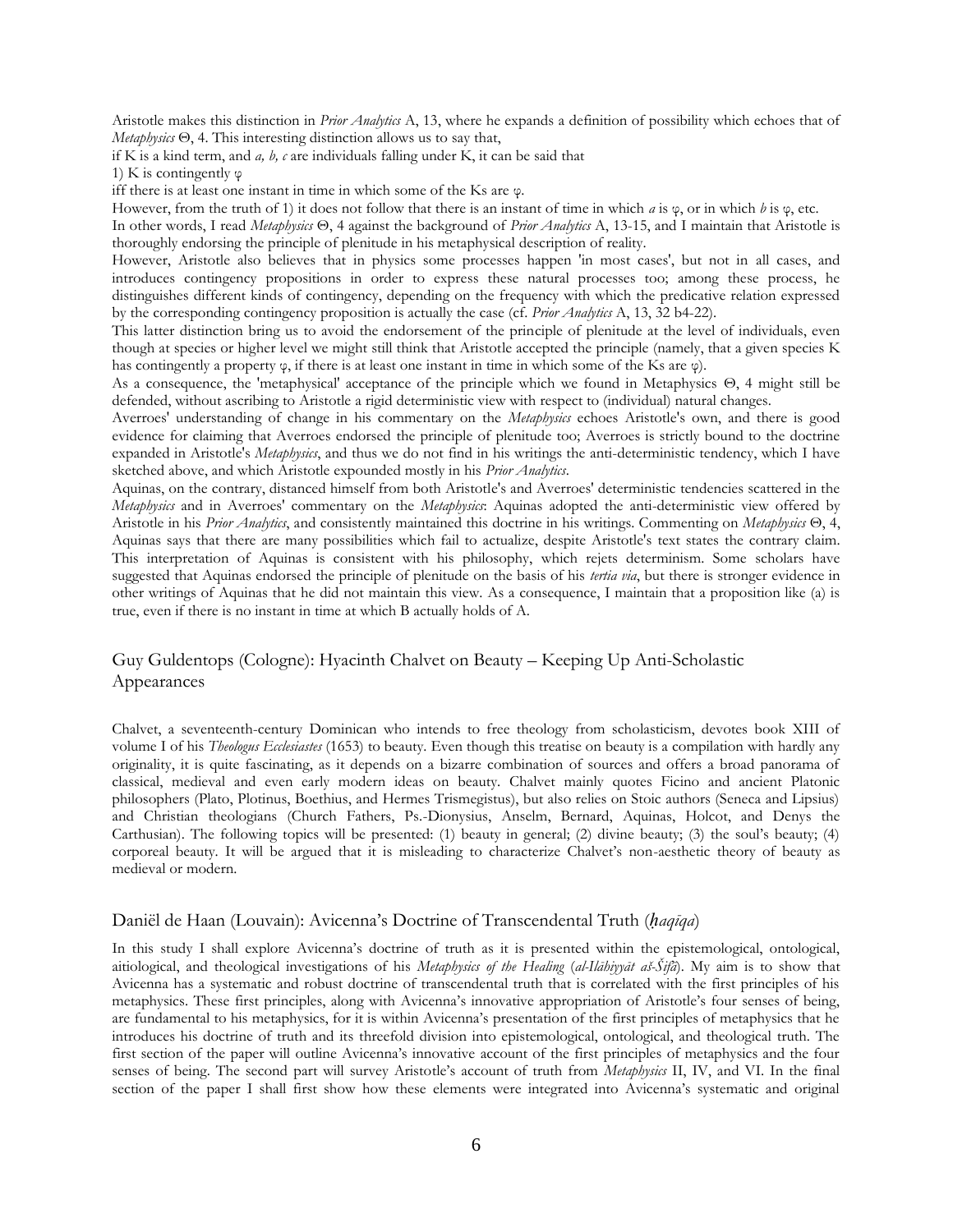account of transcendental truth, and then I shall conclude the paper by briefly suggesting how Avicenna's doctrine of transcendental truth influenced Thomas Aquinas's account of truth in *De veritate,* q. 1.

#### Mareike Hauer (Louvain): Simplicius on the priority of the quality over the qualified

The late Neoplatonic philosopher Simplicius claims in chapter 8 of his *Commentary on Aristotle's Categories* that the quality is prior according to nature to the qualified. His discussion of the different types of priority that Aristotle distinguishes in *Categories* 12 and *Metaphysics* Δ, 11 shows that natural priority has to be understood as ontological priority. Ontological priority, however, appears to be ambiguous as it includes an essential and an existential aspect. There is a lively debate in scholarship on Aristotle whether ontological priority in Aristotle is primarily essential priority or whether essential priority also implies existential priority. In any case, most scholars opt for a distinction into both of these aspects. A closer look at Simplicius' presentation of ontological priority shows that he either does not distinguish these aspects or regards them as being intrinsically linked. However, several passages in chapter 8 strongly suggest that the quality and the qualified are co-existent. This leads to the conclusion that whether or not Simplicius distinguishes ontological priority into essential and existential priority, the reader, provided he or she wants to assume that the account of the natural priority of quality over the qualified in Simplicius is coherent, has to make this distinction.

#### Thomas Jeschke (Cologne): Durand on the Soul: A Paradigm of 14th-Century Philosophical Psychology

Durandus of St. Pourçain's theology/philosophy is characterised by a combination of Aristotelian and Augustinian elements. On the one hand, Durandus was influenced by the new way of doing theology and philosophy, which Thomas Aquinas introduced and which the Dominican Order wanted to impose on all his members; on the other hand, he was still influenced by the old, traditional way, which was mostly influenced by Augustine.

One can exemplify this combination by looking at Durandus' theory of the soul. Following Thomas Aquinas' interpretation of Aristotle, he identifies e.g. the soul as unique substantial form and sole bearer of personal identity and therefore opposes the Franciscan tradition of a plurality of forms in man. Yet, when it comes to explain knowledge, Durandus deviates from Aquinas' adoption of Aristotle and his agent/possible intellect and adheres to a more Augustinian/Franciscan view, which understands the soul/the intellect as an active potency, its objects merely as *causa sine qua non*. In his general account of psychology, namely whether the soul and its potencies are the same or differ, he clearly follows both traditions and, in fact, is a predecessor of Ockham, whose position becomes the fundamental antithomistic view in the 14th and 15th century.

In that perspective, Durandus is a pivotal figure of the beginning 14th-century and his theory of the soul is paradigmatic for that time.

#### Can Laurens Loewe (Louvain): Thomist Truthmakers

Aquinas frequently claims that things in the world are the cause (*causa*) of the truth of a proposition. Although the general realist thrust of this claim is fairly obvious, the details remain unclear. How is the term 'causation' to be understood in this context? Does Aquinas want to say that a thing causes the truth in the same way as, say, a storm causes a power outage? Further, just what is the thing in the world that causes the truth of a proposition such as Socrates is wise? Is it a concrete entity such as Socrates's wisdom or an abstract entity such as the fact that Socrates is wise? In my paper, I wish to address precisely these questions. By bringing Aquinas into dialogue with some contemporary views of truthmaking (Armstrong, Mulligan, Simons, Smith), I wish to show (at least in part) what a Thomist theory of truthmaking would look like. For convenience, I will restrict myself to nonmodal empirical propositions. I will argue first that the mode of causation involved in a thing's causing the truth of a proposition is one of formal causation. Second, I will argue (contra Wippel) that truthmakers are, for Aquinas, not states of affairs, but concrete entities, specifically, substances or substance-accident-compounds. Finally, I will inquire how, given this account of truthmakers, Aquinas accounts for the truthmakers of past contingent propositions (a largely unexplored topic as compared to future contingent propositions). I will try to assess whether Aquinas holds the view that e.g. the proposition that Caesar was assassinated in 44 BC once had a truthmaker, but does not have one anymore.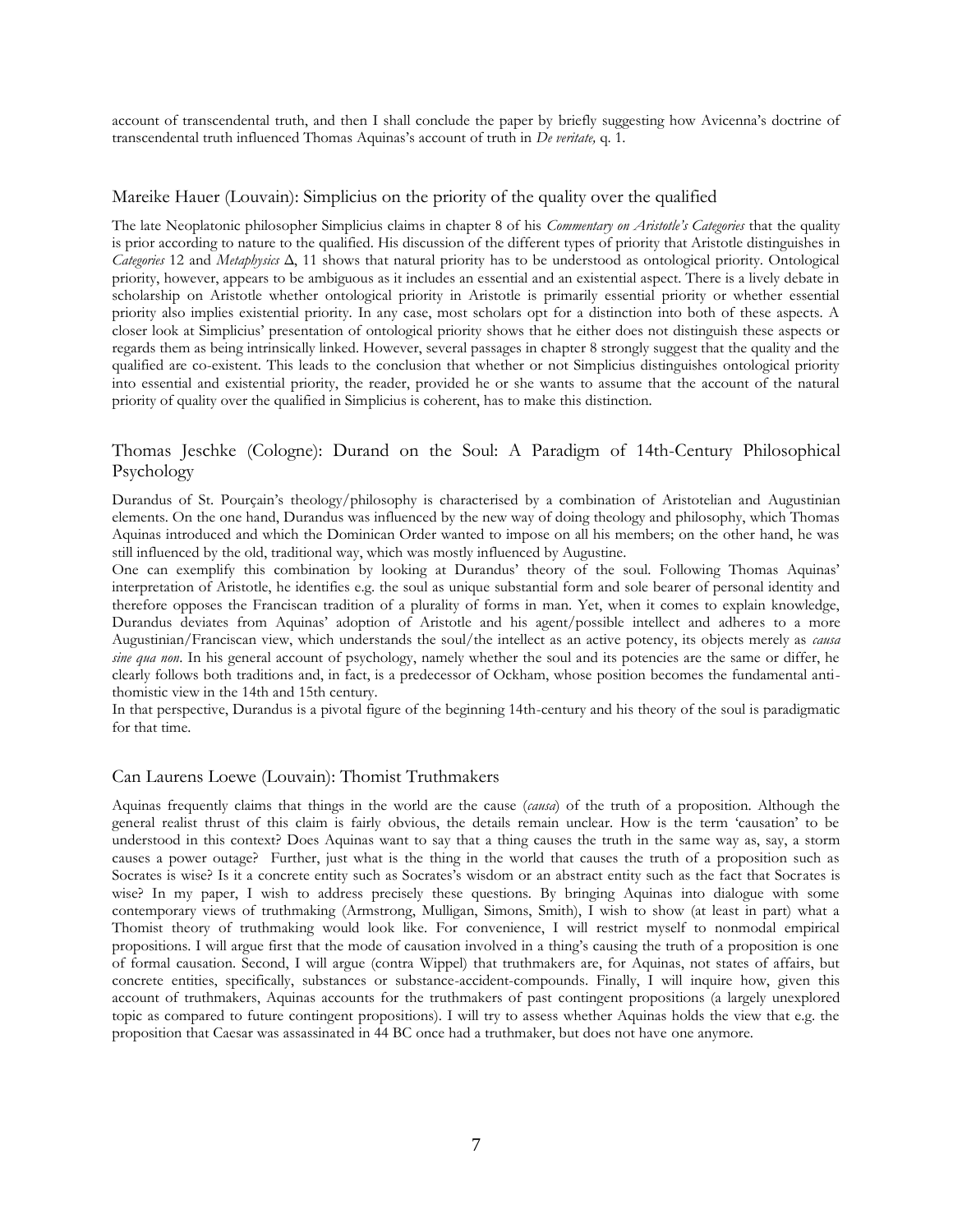#### Smilen Markov (Sophia/Veliko Turnovo): The Epistemic Structure as an Animate Statue – Psellos' concept of Christian Philosophy

For Michael Psellos, the Byzantine *polyhistor* of the 11<sup>th</sup> c., Christian philosophy is a manifestation of true being in human existence and has the task to "present man as God on the earth". The self-articulation of God has an ontological but also an epistemic character, the latter being subordinate to the former. Following Dionysios the Areopagite, Psellos demonstrates the epistemic validity of divine Revelation by 'Christianizing' the ontological model of Proclos' hierarchy. Whereas Dionysios describes the transition from philosophical speculation on divine Revelation towards pure contemplation (θεωρία), Psellos is interested in the possibility for preserving the idea of a creative and a providential principle on each level of rational discourse.

This requirement poses the antinomy 'unity-multitude' as an identity problem of the human subject of knowledge. The main concern of Psellos is not the analogy between created being and the characteristics of divine being, as is the case by Dionysios, but the formulation of epistemic principles, which enable human intellect to delve into different regions of knowledge, without destroying its own integrity, as well as the coherence between cognition and Revelation.

Psellos solves the identity problem of the subject of knowledge by adopting a practical principle in epistemology, instead of the theoretical monistic approach of Christian Neo-Platonism. In order to determine the scientific field, which most properly corresponds to the truthful philosophical life, Psellos does take into consideration the closeness of the subject of a particular science to pure noetic contemplation and, respectively, to the simplicity of divine being. However, he accentuates especially on the existential dimensions of philosophical activity. In his *Letter to Xiphilinos* Michael recommends rhetoric as an appropriate field for practicing philosophy. This has a special epistemic reason. For the subject of knowledge, who fluctuates between the simplicity of pure contemplation and the multitude of contingent being, rhetoric provides a kind of 'rest': it constructs a "watch-tower" (περιωπή), lying equally remote from the theoretical scientific discourse and the changeable facticity of the created world. Such scientific occupation creates an existential *habitus*, which allows for communion with God. This special mode of philosophical *vita activa* is represented as an alternative of the traditional Christian ascetic ideal. Both these ways of practicing philosophy are in accordance with the concept of Christian philosophy, typical for Byzantine culture. This model determines a rule for hierarchisation of the epistemic field, its basic requirement being the integrity of the human person. The paradigm of this integrity is the animate statue – a *topos* in Psellos' philosophy denoting the coherence of beauty and truth in human life.

#### Sabrina Mock (Cologne): Handeln gemäß bestem Logos – Zum Verhältnis von gerechtem Handeln und Gesetzesbefolgung in Platons *Kriton*

Die Frage, ob und warum man geltende Gesetze befolgen sollte, ist bis heute hochaktuell, wird aber bereits von Platon in einem seiner frühesten Dialoge, dem *Kriton*, thematisiert. Dort steht sie in einem größeren Zusammenhang: Im Rahmen der Frage, wie Sokrates auf Kritons Vorschlag, aus dem Gefängnis zu fliehen, reagieren soll, stellt Sokrates seine Handlungsprinzipien vor, an denen er sich zeitlebens orientierte.

Im Zentrum meines Dissertationsprojektes steht die Frage nach dem Verhältnis zwischen gerechtem Handeln und Gesetzesbefolgung im *Kriton.* Während das gerechte Handeln zum Beispiel in der *Apologie*, im *Gorgias* und in der *Politeia* eine zentrale Rolle spielt, die Gesetze unter anderem im *Politikos* und in den *Nomoi*, setzt der *Kriton* diese beiden Themen miteinander in Bezug. In seiner Interpretation bis heute sehr umstritten, scheint der *Kriton* diesbezüglich jedoch einige Fragen aufzuwerfen:

Betrachtet man die Forschung diesem Platon-Dialog, fällt die interpretatorische Tendenz auf, ihn vornehmlich vor dem Hintergrund der politischen Philosophie Platons zu lesen. Der Fokus liegt zumeist auf der ohne Zweifel signifikanten Frage nach der Befolgung von Gesetzen. Den Ausgangspunkt und Leitfaden hierfür bildet die mehr als die Hälfte des Dialoges umfassende Rede der von Sokrates personifizierten Gesetze Athens, die scheinbar für eine strikte Befolgung von Gesetzen plädieren. In diesem Zusammenhang stellt sich die Frage nach dem Verhältnis zwischen der Position der *Gesetze* und der des Sokrates, was zu einer Diskussion um die Konsistenz des Dialoges führte. Es wurde auf das Problem hingewiesen, dass sich von der Position, welche die *Gesetze* vertreten, nicht auf die Position von Sokrates schließen lässt. Sokrates und die *Gesetze* könnten im *Kriton* nämlich als zwei unterschiedliche Gesprächspartner charakterisiert werden, die voneinander unabhängige Meinungen vertreten. So wäre es denkbar, dass die *Gesetze* in ihrer Argumentation Gründe nennen, denen Sokrates nicht ohne weiteres zustimmen würde. Vornehmlich kristallisierten sich zwei einander entgegengesetzte Lesarten heraus: Die Vertreter der harmonischen Lesart postulieren, dass die Standpunkte der *Gesetze* und des Sokrates nicht miteinander in Konflikt stehen. Demgegenüber steht eine seperatistische Deutung nach der sich die *Gesetze* und Sokrates unterschiedlicher Argumentations- und Diskussionsformen bedienten, weshalb die beiden Positionen nicht miteinander vereinbar seien.

Eine der ersten Fragen, die sich nach der Betrachtung der stark divergierenden Forschungspositionen zum *Kriton* stellt, ist die Frage nach der Funktion der Einführung der personifizierten Gesetze Athens. Welches Ziel verfolgt Sokrates mit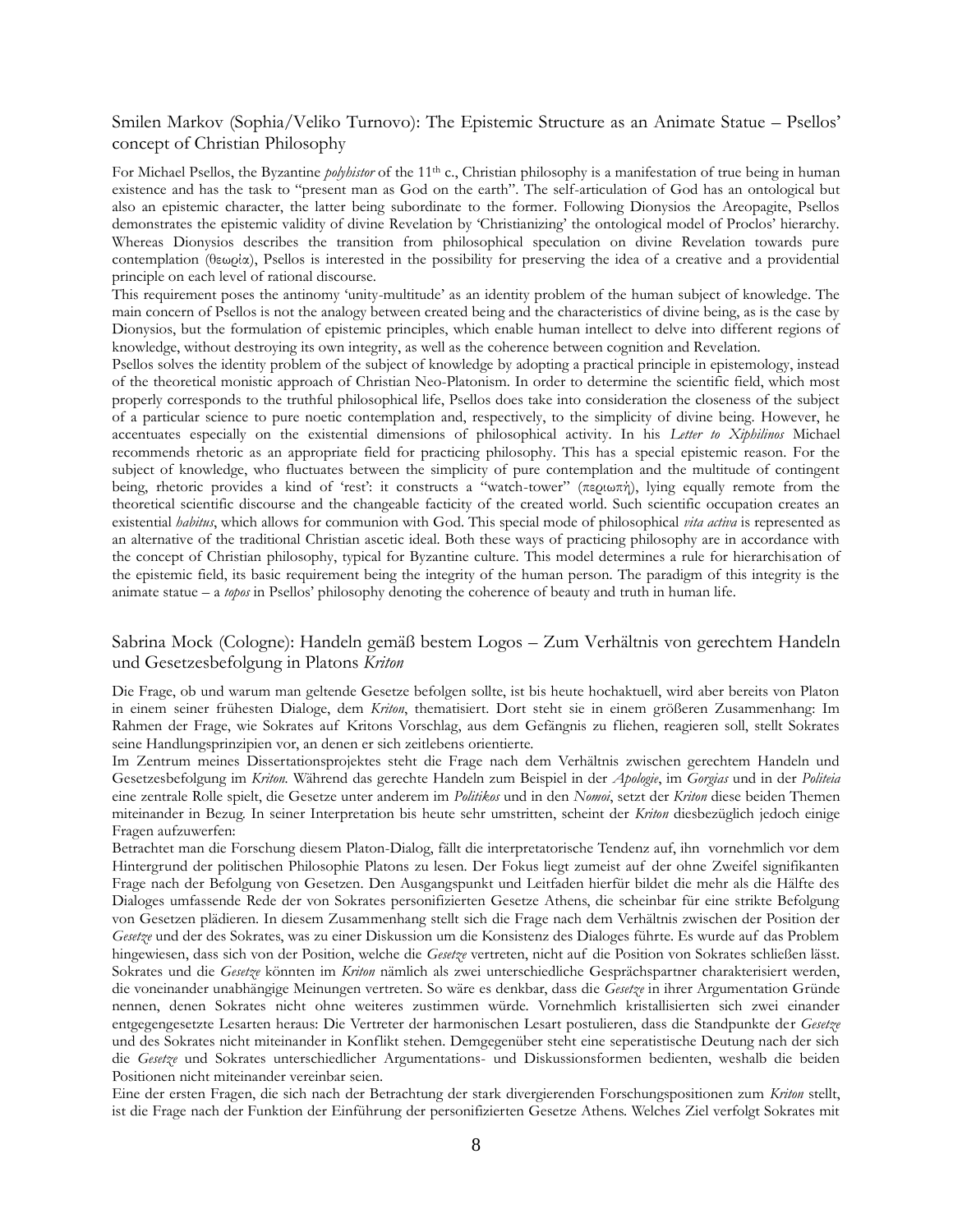der Integration der *Gesetze* als neuen Gesprächspartner? Liegt der Fokus des Dialoges tatsächlich einzig auf der Frage nach der Gesetzesbefolgung? Der Untertitel, der dem Dialog nicht von Platon, aber bereits in der Antike verliehen wurde ("Über das, was zu tun ist"), legt eine weitere Interpretationsmöglichkeit nahe:

Sokrates' Ziel könnte auch darin bestehen, Kriton eine besondere Haltung nahezubringen, nämlich die Prinzipientreue auch in Extremsituationen. Da dieser Sokrates' Handlungsprinzipien aus dem ersten Teil nicht auf die aktuelle Situation zu übertragen vermag, führt Sokrates als Anwendung seiner bereits erläuterten Prinzipien, die Rede der *Gesetze* ein. Somit bildete die politische Philosophie im *Kriton* eher die Folie und Rahmenbedingung der Diskussion, nicht aber deren Schwerpunkt.

#### Magali Roques (Montréal): William of Ockham's Essentialism. The Semantics, Epistemology and Metaphysics of Real Definition. A Synopsis.

This paper is a synopsis of the book I wrote (in French) during the first part of my stay as post-doctoral fellow in Montreal, under the supervision of Claude Panaccio (Chaire de Recherche en Théorie de la Connaissance du Canada). I expect to send the book to Vrin at the end of 2013. It is entitled (English translation) "William of Ockham's Essentialism. The Semantics, Epistemology and Metaphysics of Real Definition". It deals with a field of Aristotelian logic which disappeared from logic handbooks in the 1920ies, the theory of real definition. More precisely, the book consists in a philosophical study of William of Ockham's theory of real definition. William of Ockham is a theologian from the 14th Century known for his nominalism (i.e. the thesis that there are only individuals). He is also a logician of preeminent standing whose theory of definition is worth studying for the reasons that I will explain in this synopsis. I will firstly lay out the aim and nature of my investigation. I will secondly describe the philosophical and historical background of the study. Finally, I will sum up the contents of the book, its main results, and its significance in the field of medieval studies and for the contemporary striving to come back to an Aristotelian kind of essentialism.

#### Friederike Schmiga (Bari): Intellectual Curiosity in Medieval Philosophy

The aim of this talk is to present some general reflections on the topic of my PhD thesis, intellectual curiosity in medieval philosophy. While the starting point of the project are two contrasting conceptions of human knowledge, namely the desire for knowledge in Aristotle and curiosity in Augustine, the main focus will be on the way in which these two models of knowledge were received and came into tension in the 13th century. Both Aristotle and Augustine acknowledge the existence of a desire for knowledge that belongs to human nature. Interestingly, the same aspects are involved in both conceptions (e.g. the prominent role of the sense of sight, the value of knowledge measured in terms of the contrast between means-to-an-end and end-in-itself, the progress of human knowledge from empirical to speculative) but they are interpreted in radically different ways. In principle, whereas the desire for knowledge is seen as a perfection of human nature in Aristotle, curiosity is seen as one of the soul's major imperfections in Augustine. Many Latin authors in the Middle Ages were influenced by Augustine's position towards curiosity in various ways and degrees but the issue did not come to the fore as long as the idea of what role learning and knowledge should play in the life of a good Christian remained uncontested. The problem returned with renewed urgency in the 12th and 13th century when the translation wave gave the Latin West access to Greek and Arabic works of speculative philosophy and thus to the Aristotelian conception of intellectual curiosity as a natural desire for knowledge; and especially in the 13th century when the search for knowledge became institutionalized in the university. An example of how the tension between Augustinian ideas about curiosity and the Aristotelian notion of a natural desire was resolved is provided by Aquinas' questions on studiosity and curiosity in the Summa Theologiae, which I will briefly present.

#### Philipp Steinkrüger (Louvain): Aristotle on Beauty and Mathematics

In *Metaphysics* M3 Aristotle states that contrary to the opinion of some people, 'the mathematical sciences speak and prove very much about the beautiful and the good; […] for, the main forms of the beautiful are order, due proportion, and definiteness, which are what the mathematical branches of knowledge demonstrate to the highest degree'. Aristotle was neither the first nor the last philosopher who claimed that concepts like proportion and order can explain the obscure notion of beauty (e.g. Plato, *Philebus* 64e and Thomas Aquinas, *Summa Theologiae* Iª q. 39 a. 8); however, for Aristotle, and in particular given his theory of demonstration, the idea that mathematics is able to explain beauty comes as a surprise. Indeed, when Aristotle, in *Posterior Analytics* I.7, illustrates his kind-crossing prohibition he explicitly states that 'it is impossible to prove by geometry whether the straight line is the most beautiful of lines', a demonstration we should certainly expect to be possible if mathematics can explain to which objects beauty can legitimately be attributed. In my paper, I will analyse the two passages in the *Metaphysics* and the *Posterior Analytics* and the ideas proposed therein in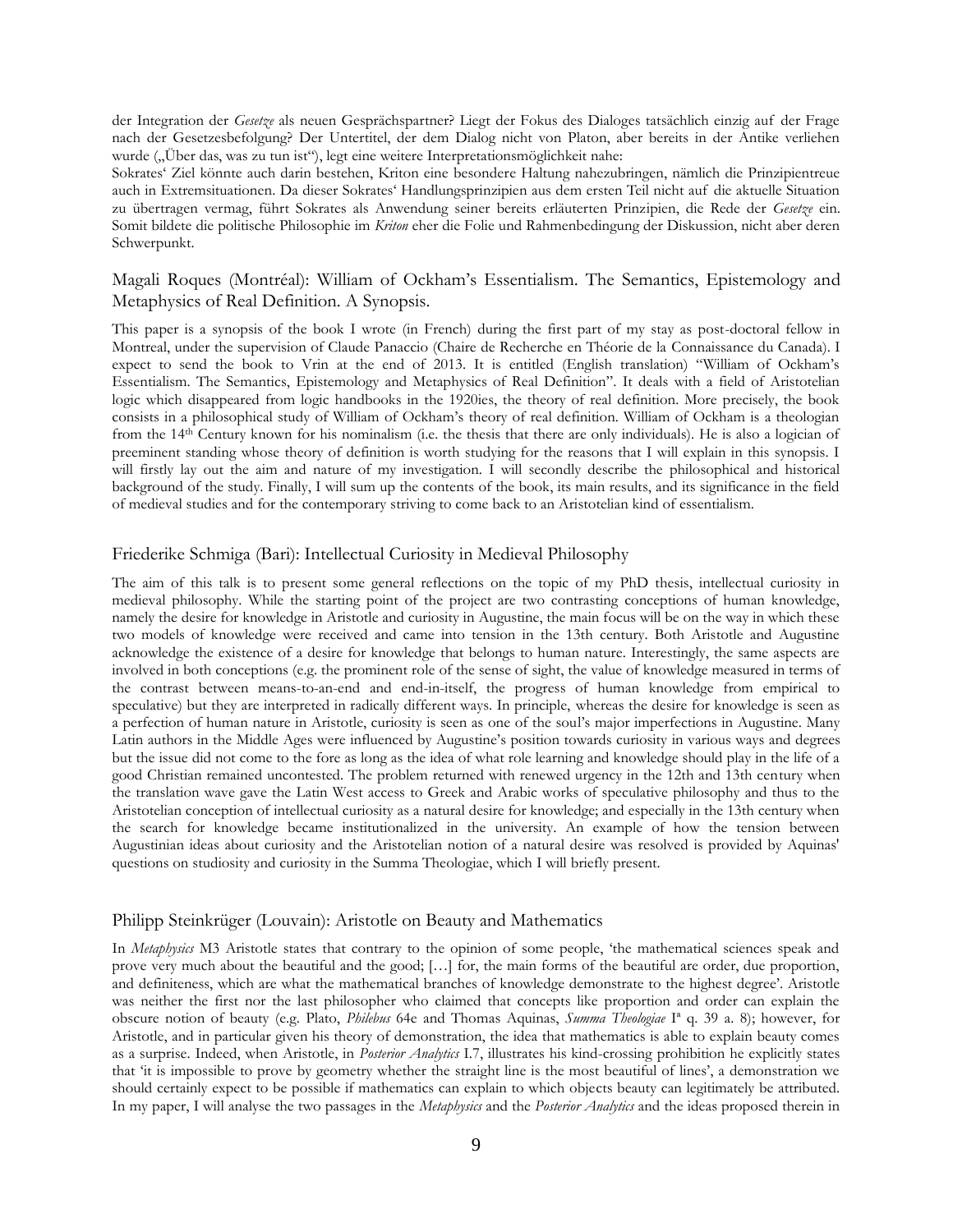order to shed some light on the question whether the apparent contradiction is a real one or whether there are ways to avoid it.

# Qi Wang (Leiden): Boethius' Mathematics. Introduction of Boethius' Arithmetic and Music and Their Application in the *Consolation of Philosophy*

In Boethius' division system, mathematics is one of theoretical philosophy. Mathematical works were the first kind of Boethius' works, which shows the role of mathematics in thoughts of Boethius: mathematics is the basic knowledge. Of these mathematical works, only the *De Institutione Arithmetica* and, incompletely, *De Institutione Musica* survive. The *De Institutione Arithmetica* deals with the pure mathematics; and the *De Institutione Musica* touches upon the applied theory of numbers. By the study on numbers, Boethius found out the intrinsic harmony which served for the philosophy, that is to say, what he focused on is not the numbers' mathematical meaning or the practical use, but the philosophical meaning. Mathematics for Boethius functions first and foremost to set the mind free from matter, and while arithmetic introduces the student to the numerical expression of quantity, music takes the enlightened mind a step further toward reasoning about the pure and incorporeal essences of philosophy. Boethius' works on arithmetic and music are not considered to be original ones. However, Boethius composes these works according to his purpose, which is to make the Latinspeaking world familiar with the classic Greek knowledge. Thus, the way of writing his works represents Boethius' own characteristic. For arithmetic is so elementary that in Boethius' last but famous work, the *Consolation of Philosophy*, he employs many ideas of arithmetic, such as the theory of equality, unity and nature of number. In my presentation, I will focus on these main arithmetical theory and demonstrate how they are used in the *Consolation of Philosophy*. As another important discipline, music is also used in Boethius' last work. The main theory of music used is three kinds of music, which I will introduce in my presentation later.

#### Thomas Wauters (Louvain): Thinking of matter in Gregory of Nyssa's *De Opificio hominis.* The absence of a substrate to the material world

The works of Gregory of Nyssa, especially the *De Opificio Hominis* and the *Apologia in Hexaemeron,* show clearly that the fourth century bishop and theologian struggled with the ontological status of matter, and from these works can the solution that Gregory proposes for the problem sketched here be distilled. Gregory, as a scion both of the Christian tradition and of pagan philosophy, found himself beset by a dilemma, at the one hand forced to reject a God analogous to the Platonic Demiurg in his creating activity – as this meant that there had to be a material substrate coeternal with the biblical creator of the universe – and at the other hand not being able to explain how an intelligible entity could have been the progenitor of matter, the stuff of which the entire sensible world is built. Indeed, the like produces the like, was a philosophical axiom already put forth by Aristotle, and Gregory would certainly agree with him. He solves the problem by expounding a theory that there is not something as matter per se. Matter, the stuff out of which the visible world is built, is essentially a conglomerate, a combination of qualities. Mass, depth, width, color, etcetera: all and more of these intelligible qualities seem to constitute what we perceive as matter, but are not to be seen as imprinted upon an already existing, unqualified material substrate, be it a coeternal substrate or one created by God. As a result, matter seems to have an 'immaterial' status, meaning that broken down, one would find only immaterial qualities constituting sensible object. And so, for Gregory it is clear that the intelligible nature of God does not stand in the way of him being the creator of the sensible world.

This theory has been discussed, to name a few important works, most recently by Charlotte Köckert in her book *Christliche Kosmologie und Kaiserzeitliche Philosophie* (2009) and by Richard Sorabji in *Matter, Space and Motion* (1988).

Using fragments from the *De Opificio Hominis*, I will first explain in some detail how this theory of Gregory functions. Secondly, I will argue that, the positive connotation Gregory applies to matter – its existence is grounded in the act of creation itself, without having to brought from without by the creator, and without being utterly different from him – allows him to put certain aspects of human life in a more positive light as well: our bodies are much more than the mortal coil in which our soul resides, they are necessary for the soul to exist and operate, and are subsequently seen fit to be examined at a considerably detailed level by Gregory (chapter 30 of the *OH*, which deals with all matters medical and physiological). It seems that matter and the material world, on the overall, does not bear the metaphysical formlessness it was ascribed by the Neo-Platonists, nor do the crippling moral implications of this formlessness adhere to the material world. All bodies, even in their most basic forms, already testify of form, and consequently, of beauty, because for Gregory the formless substrate which functioned as the bearer of qualities, both in Platonic and Aristotelian thought, is taken out of the equation.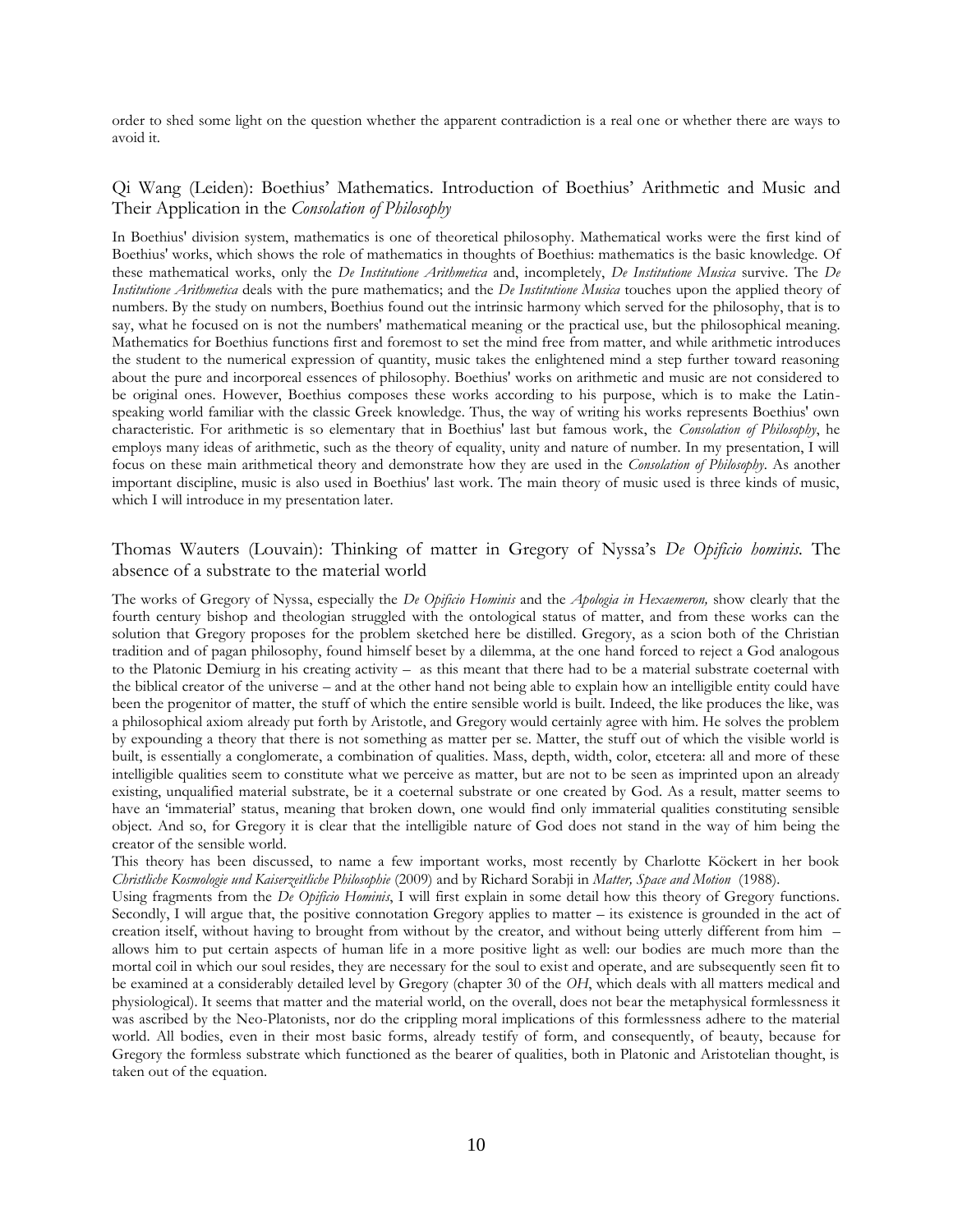#### Participants:

Paul Bakker (Nijmegen): p.bakker@ftr.ru.nl Thomas Barton (Cologne): thomasbarton12@yahoo.de Jochen Baumbach (Cologne): jochen.baumbach@uni-koeln.de Michael Bauwens (Louvain): Michael.Bauwens@hiw.kuleuven.be Arianna Betti (Amsterdam): a.betti@vu.nl Egbert Bos (Leiden): EgbertBos@kpnmail.nl Benno van Croesdijk (Amsterdam): b.p.van.croesdijk@student.vu.nl Daniel De Haan (Louvain): daniel.d.dehaan@gmail.com Alexsandra Dokova (Sofia): alexsandrado@gmail.com Adi Efal (Cologne): efala@uni-koeln.de Nicholas Faucher (Paris): nicolas.faucher@live.fr Russell Friedman(Louvain): Russell.Friedman@hiw.kuleuven.be Hedwig Gaasterland (Leiden): hedwiggaasterland@hotmail.com; Annamaria Galeone (Lecce): annamariagaleone@hotmail.it Luca Gili (Louvain): Luca.Gili@hiw.kuleuven.be Wouter Goris (Amsterdam): w.goris@vu.nl Dagmar Gottschall (Lecce): dagmar.gottschall@unisalento.it Guy Guldentops (Cologne): guy.guldentops@uni-koeln.de Frans de Haas (Leiden): F.A.J.de.Haas@phil.leidenuniv.nl Mareike Hauer (Louvain): Mareike.Hauer@hiw.kuleuven.be Christoph Helmig (Cologne): helmigc@uni-koeln.de Pieter d'Hoine (Louvain): Pieter.dHoine@hiw.kuleuven.be Thomas Jeschke (Cologne): thomas.jeschke@uni-koeln.de Alberto Kobec (Louvain): Alberto.Kobec@hiw.kuleuven.be Can Laurens Loewe (Louvain): CanLaurens.Loewe@hiw.kuleuven.be Smilen Markov (Sofia): smilenmarkov@abv.bg Marije Martijn (Amsterdam): m.martijn@vu.nl; Maxime Mauriège (Cologne): mauriegm@uni-koeln.de Suzanne Metselaar (Amsterdam): suzannemetselaar@gmail.com; Sabrina Mock (Cologne): sabrina.mock@googlemail.com Jan Opsomer (Louvain): Jan.Opsomer@hiw.kuleuven.be Antonio Punzi (Lecce): blackdimensions@hotmail.it Fiorella Retucci (Cologne/Lecce): fretucci@uni-koeln.de Lars Reuke (Cologne): lars.reuke@gmail.com Magali Roques (Montréal): roquesmagali@yahoo.fr Friederike Schmiga (Bari): friederike.schmiga@uniba.it Andreas Speer (Cologne): andreas.speer@uni-koeln.de Philipp Steinkrüger (Cologne/Louvain): philipp.steinkrueger@uni-koeln.de Loris Sturlese (Lecce): lsturlese@yahoo.it Noemi Tardio (Lecce): noemi.tardio@gmail.com Simona Toma (Lecce): simiwonder@gmail.com Gerd Van Riel (Louvain): gerd.vanriel@hiw.kuleuven.be Rudi te Velde (Amsterdam): tevelde@ziggo.nl Federica Ventola (Lecce): federica.ventola@libero.it Qi Wang (Leiden): q.wang@phil.leidenuniv.nl Thomas Wauters (Louvain): Thomas.Wauters@arts.kuleuven.be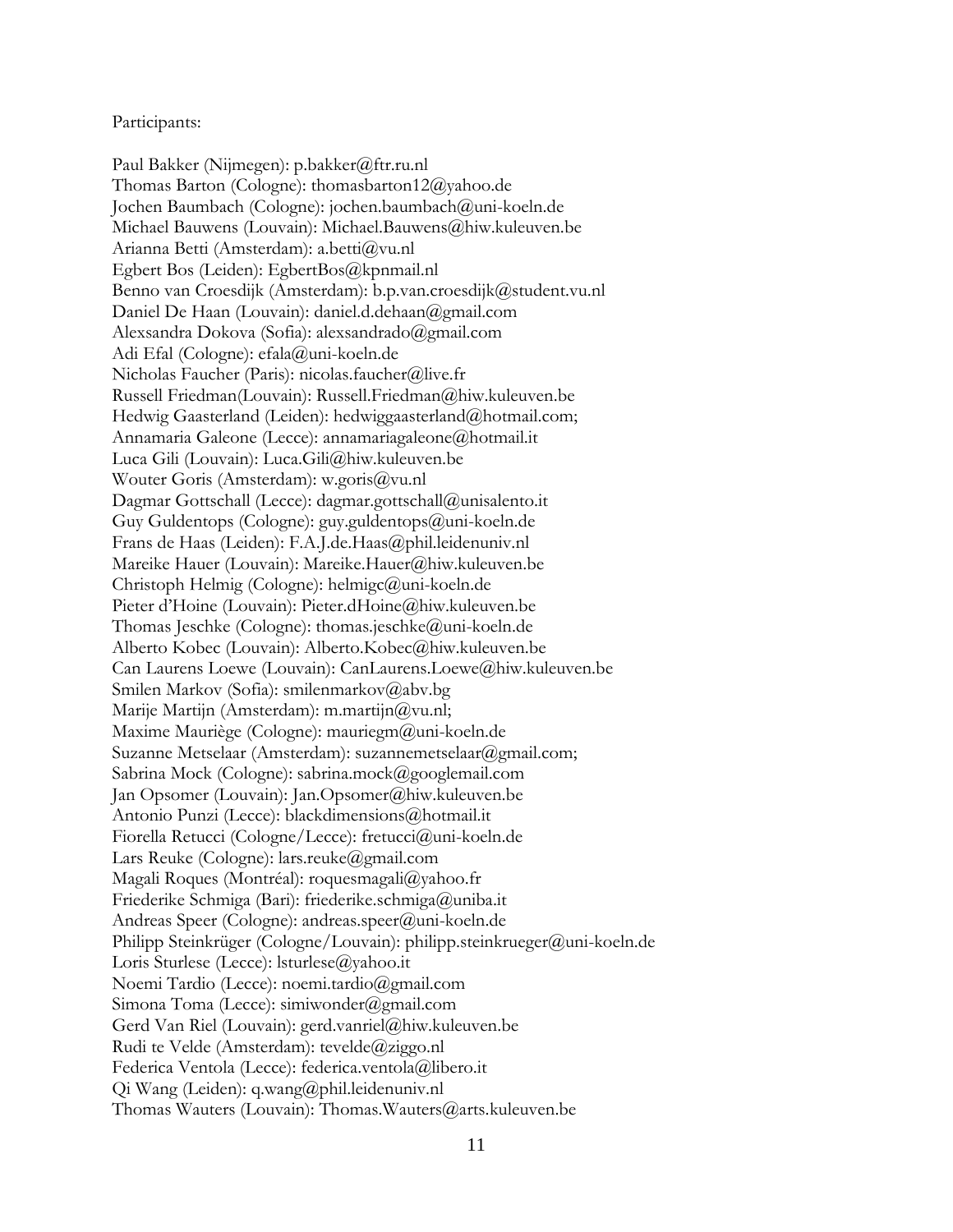# **Directions to your hotel:**

# *From Schiphol (airport)*:

Take the train to Amsterdam Zuid. Trains from Schiphol leave every 5 minutes during the day. You can buy tickets at the vending machines. You can walk to your hotel if you stay at Qbic. To do this, take the exit labeled 'WTC' and enter the WTC through the doors on your right. The hotel is situated inside the building. If you stay at Hampshire Hotel, take the exit labeled 'WTC' as well. Instead of entering the building, keep walking straight while keeping on your right. Go up the stairs on your right. There, take tram 5 (in the direction of 'Centraal Station') and get off at the stop 'Stadionweg/Beethovenstraat.' Follow the tramtracks to the north. Hampshire Hotel is located on your right (number 43).

# *From Amsterdam Centraal (train)*:

Take tram 5 (in the direction of 'Amstelveen Binnenhof'). For Hampshire Hotel, get off at the stop 'Gerrit van der Veenstraat.' Follow the tramtracks to the south while keeping on your left. Hampshire Hotel is located on your left (number 43). For Qbic, get off at 'Station Zuid.' Descend the stairs next to the platform and walk towards the WTC-building (towards the station, on your left). The hotel is situated inside the building.

#### **Directions to the VU from your hotel:**

From Hampshire Hotel, take tram 5 (in the direction of 'Amstelveen Binnenhof'). Get off at 'De Boelelaan/VU.' From Qbic, you can either take tram 5 or walk. To walk, go through the station, turning right after you passed a crosswalk. Keep following the sidewalk until you see the VU-building.

#### **Directions to the city center:**

From either Hampshire Hotel, Qbic or the VU-building take tram 5 in the direction of 'Centraal Station.' You can get off at, for example, de Dam (Dam Square) or Leidseplein.